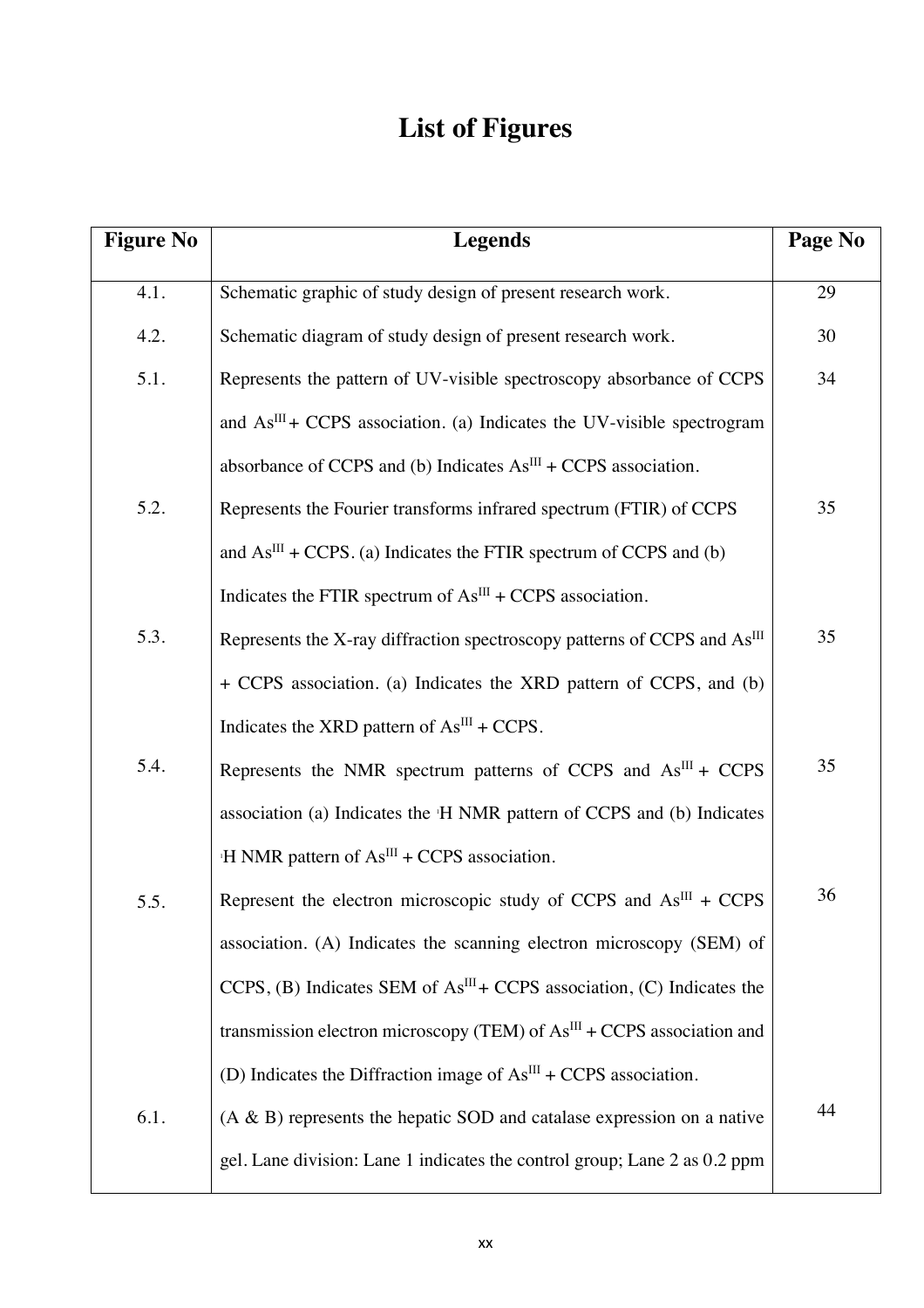|      | of As <sup>III</sup> ; Lane 3 as 0.4 ppm of As <sup>III</sup> ; Lane 4 as 0.6 ppm of As <sup>III</sup> ; Lane 5 as                                       |    |
|------|----------------------------------------------------------------------------------------------------------------------------------------------------------|----|
|      | 0.8 ppm of $As^{III}$ ; Lane 6 as CCPS; Lane 7 as Cur; Lane 8 as $As^{III}$ + CCPS                                                                       |    |
|      | and Lane 9 as $As^{III}$ + Cur.                                                                                                                          |    |
| 6.2. | Protective effects of curcumin and CCPS on SOD and catalase level in                                                                                     | 46 |
|      | liver tissue slices against arsenic exposed rats in duration dependent                                                                                   |    |
|      | fashion. Data represent mean $\pm$ SE, N = 6. Presented values here are                                                                                  |    |
|      | expressed by one-way ANOVA with Dunnett's Post Hoc t-test *, **, ***                                                                                     |    |
|      | indicates $p<0.05$ , $p<0.01$ , $p<0.001$ versus control group with vehicle,                                                                             |    |
|      | whereas #, ##, ### indicate p<0.05, p<0.01 and p<0.001 versus $As^{III}$                                                                                 |    |
|      | treatment.                                                                                                                                               |    |
| 6.3. | (A-H) indicates the SOD, catalase and Px expression in liver tissue on                                                                                   | 47 |
|      | polyacrylamide gel. Lane division: Lane 1 indicates control group with                                                                                   |    |
|      | vehicle; Lane 2 as As <sup>III</sup> ; Lane 3 as H <sub>2</sub> O <sub>2</sub> ; Lane 4 as As <sup>III</sup> + H <sub>2</sub> O <sub>2</sub> ; Lane 5 as |    |
|      | $AsIII + H2O2 + Cur$ ; Lane 6 as $AsIII + H2O2 + CCPS$ ; Lane 7, 8 as $AsIII +$                                                                          |    |
|      | $H_1O_2$ + Cur + CCPS. Fig 2 denotes (D-H) the liver catalase and peroxidase                                                                             |    |
|      | expression on polyacrylamide gel. Lane division is following manner:                                                                                     |    |
|      | Lane 1 is control group; Lane 2 as $As^{III}$ ; Lane 3 as $H_2O_2$ ; Lane 4 as $As^{III}$ +                                                              |    |
|      | $H_1O_2$ ; Lane 5 as $As^{III} + H_2O_2 + Cur$ ; Lane 6 as $As^{III} + H_2O_2 + CCPS$ ; Lane                                                             |    |
|      | 7-9 as $AsIII + H2O2 + Cur + CCPS.$                                                                                                                      |    |
| 6.4  | $(A \& B)$ denotes the activity of liver LDH. Lane division shown in                                                                                     | 48 |
|      | following manner: Lane 1 is control group with vehicle; Lane 2 as As <sup>III</sup> ;                                                                    |    |
|      | Lane 3 as $As^{III}$ + H <sub>2</sub> O <sub>2</sub> ; Lane 4 as $As^{III}$ + CCPS; Lane 5 as $As^{III}$ + Cur;                                          |    |
|      | Lane 6 as $As^{III}$ + H <sub>2</sub> O <sub>2</sub> + CCPS; Lane 7 as $As^{III}$ + H <sub>2</sub> O <sub>2</sub> + Cur; Lane 8 as                       |    |
|      | $AsIII + H2O2 + Cur + CCPS.$                                                                                                                             |    |
|      |                                                                                                                                                          |    |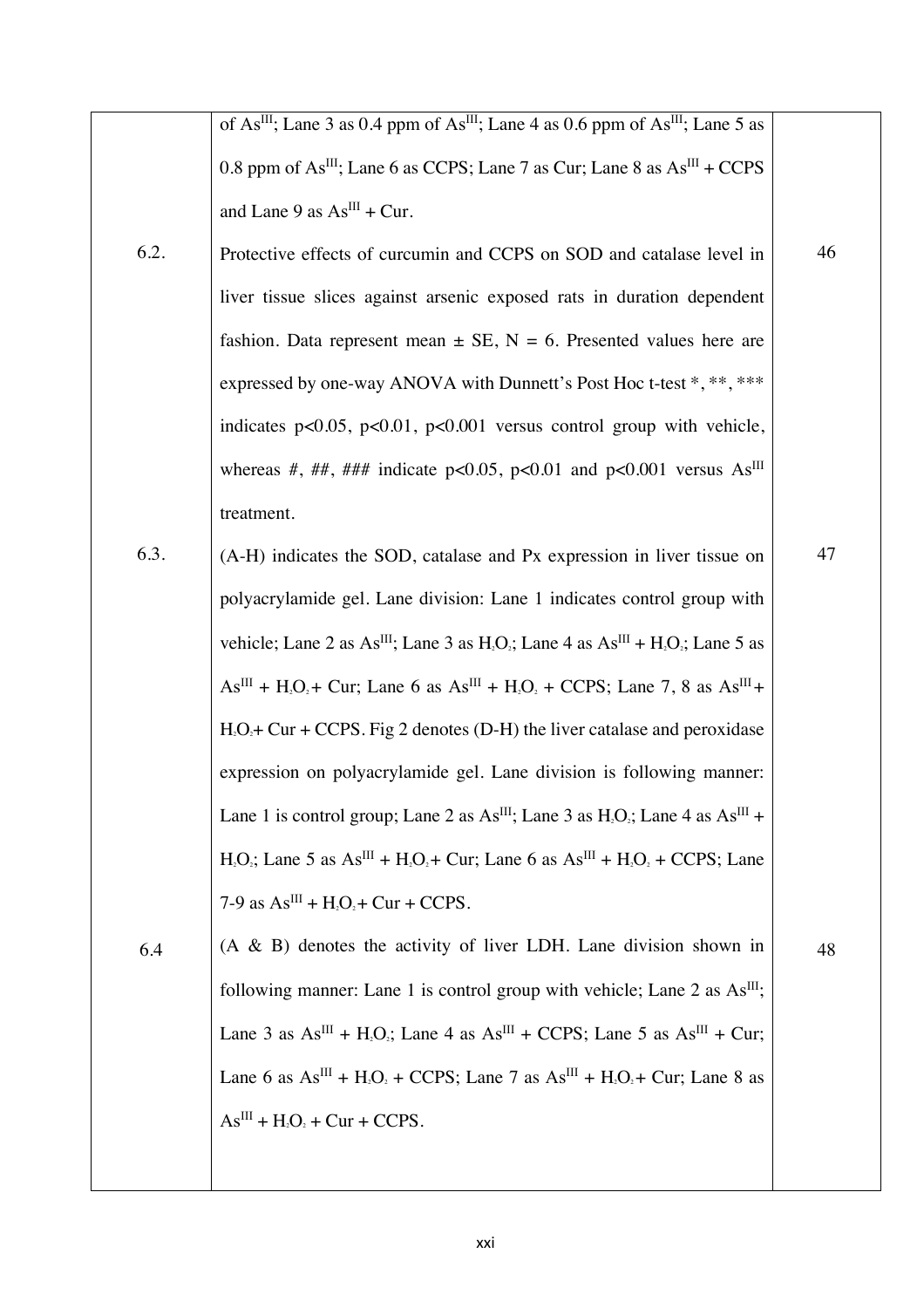| 6.5. | The effects of curcumin and CCPS or combination on DNA fragmentation                                                                                              | 48 |
|------|-------------------------------------------------------------------------------------------------------------------------------------------------------------------|----|
|      | against arsenic and H <sub>2</sub> O <sub>2</sub> induced changes in hepatic slices. Lane division;                                                               |    |
|      | Lane 1 indicates the control group with vehicle; Lane 2 as $\text{As}^{\text{III}}$ ; Lane 3                                                                      |    |
|      | as H <sub>2</sub> O <sub>2</sub> ; Lane 4 as As <sup>III</sup> + H <sub>2</sub> O <sub>2</sub> ; Lane 5 as As <sup>III</sup> + Cur; Lane 6 as As <sup>III</sup> + |    |
|      | CCPS; Lane 7 as $As^{III} + H_2O_2 + Cur$ ; Lane 8 as $As^{III} + H_2O_2 + CCPS$ .                                                                                |    |
| 6.6. | $(A & B)$ The effects of CCPS and curcumin in liver cells on the single cell                                                                                      | 49 |
|      | assay against arsenic and H <sub>2</sub> O <sub>2</sub> induced changes in duration dependent                                                                     |    |
|      | fashion. Lane allotment; Lane A is control group with vehicle; Lane B as                                                                                          |    |
|      | $As^{III}$ ; Lane C as H <sub>2</sub> O <sub>2</sub> ; Lane D as $As^{III} + H_2O_2$ ; Lane E as $As^{III} + Cur$ ; Lane                                          |    |
|      | F as $As^{III}$ + CCPS; Lane G as $As^{III}$ + H <sub>2</sub> O <sub>2</sub> + Cur; and Lane H as $As^{III}$ +                                                    |    |
|      | $Cur + CCPS + H2O2$ .                                                                                                                                             |    |
| 6.7. | Schematic diagram denotes the hypothetical mechanism action of                                                                                                    | 55 |
|      | curcumin and CCPS against arsenic/H <sub>2</sub> O <sub>2</sub> induced liver toxicity. Black                                                                     |    |
|      | colour $(+)$ , $(-)$ sign and black line represents the stimulatory and as well                                                                                   |    |
|      | as inhibitory effect of arsenic/H <sub>2</sub> O <sub>2</sub> respectively. Red colour $(+)$ , $(-)$ sign                                                         |    |
|      | and red line indicates the stimulatory and inhibitory effect of curcumin                                                                                          |    |
|      | and CCPS respectively.                                                                                                                                            |    |
| 7.1. | Effect of three doses of Cur on the pattern of estrous cycle against arsenic                                                                                      | 61 |
|      | mediated different groups. Data represent mean $\pm$ SE, N = 6, Presented                                                                                         |    |
|      | values here are expressed using one-way ANOVA with Dunnett's post                                                                                                 |    |
|      | Hoc t-test $*$ indicate $p<0.05$ versus the control with vehicle group,                                                                                           |    |
|      | whereas # and ## indicate $p<0.05$ and $p<0.01$ versus As <sup>III</sup> treatment.                                                                               |    |
| 7.2. | The spectrophotometry $(A \& B)$ data showing the effects of three doses                                                                                          | 63 |
|      | of curcumin on uterine endogenous antioxidants (SOD & catalase) levels.                                                                                           |    |
|      | Electrozymogram $(C & D)$ images also showing the uterine endogenous                                                                                              |    |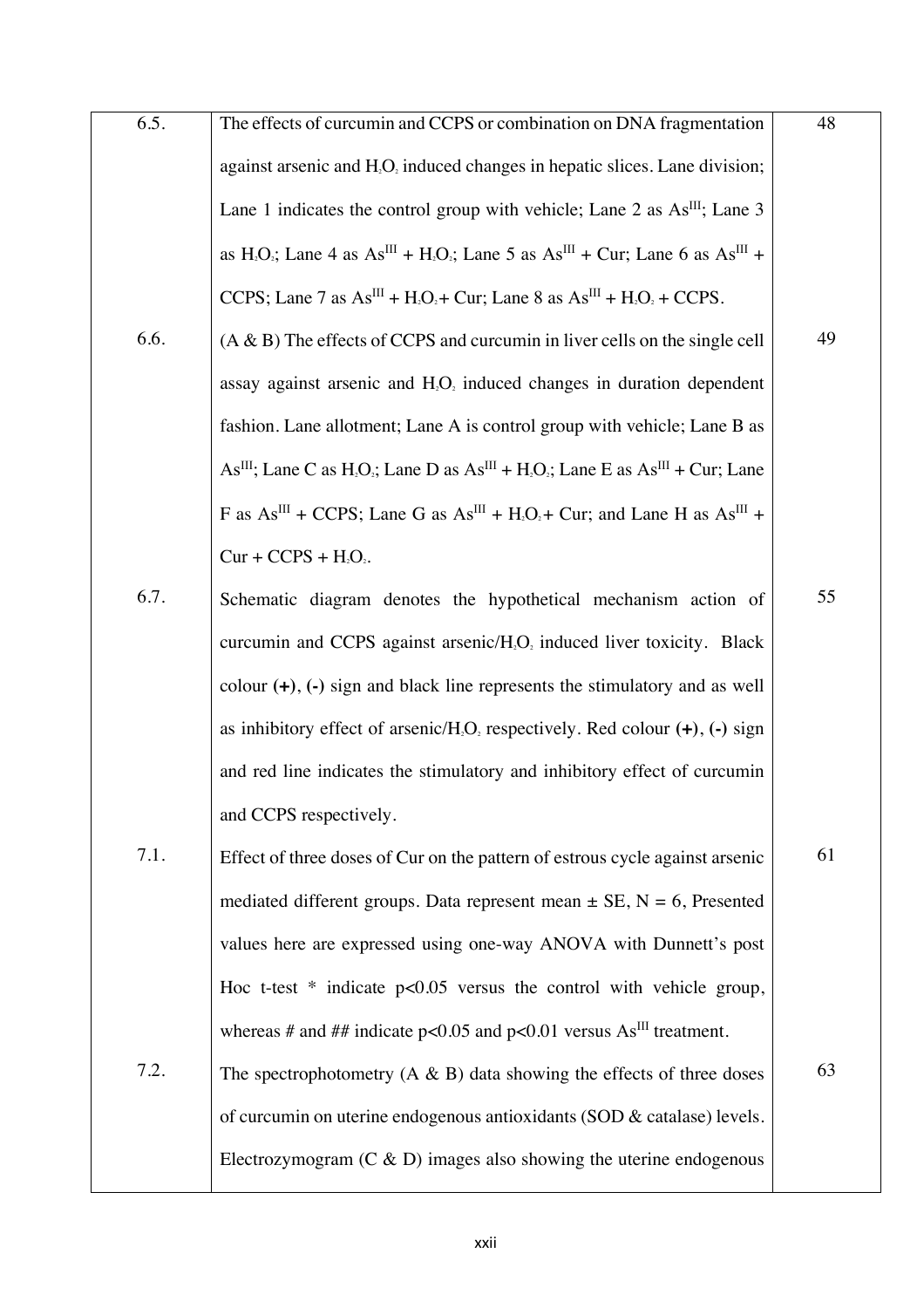enzymatic antioxidant expression. E & F data shows the band density  $(\%)$ of SOD and catalase expression respectively. Data represent mean  $\pm$  SE,  $N = 6$ , Presented values here are expressed using one-way ANOVA with Dunnett's post Hoc t-test \*, \*\*\* indicate p<0.05, p<0.001 versus vehicle with control, whereas #, ### indicate p<0.05, p<0.001 versus  $As^{III}$ treatment.

- 7.3. A & B denotes the effects of different doses of curcumin on ovarian key regulatory steroidogenic enzyme activities in arsenic treated animals. C, D & E data shows that the effects of different doses of curcumin on gonadotropin and estradiol hormones in arsenicated rats. All data represent mean  $\pm$  SE, N = 6, Presented values here are expressed using one-way ANOVA with Dunnett's post Hoc t-test \*, \*\*\* indicate p<0.05,  $p<0.001$  versus vehicle with control, whereas # indicate  $p<0.05$  versus As<sup>III</sup> treatment.
- 7.4. 8.1. Schematic diagram showing the hypothetical mechanism action of curcumin against arsenic-induced uterine toxicity. Red colour **(+)**, **(-)** sign and black line expresses the stimulatory and as well as the inhibitory effect of arsenic respectively. Black colour **(+)**, **(-)** sign and green line also expresses the stimulatory and inhibitory effects of curcumin respectively. Effects of three doses of CCPS on the pattern of estrous cycle against arsenic ingested groups. The all data here represent mean  $\pm$  SE, N = 6. Presented values here are expressed using one-way ANOVA with Dunnett's post Hoc t-test \* indicate p<0.05 versus control with vehicle, whereas #, ## and ### indicate p<0.05, p<0.01 and p<0.001 versus  $As^{III}$ treatment.

64

69

74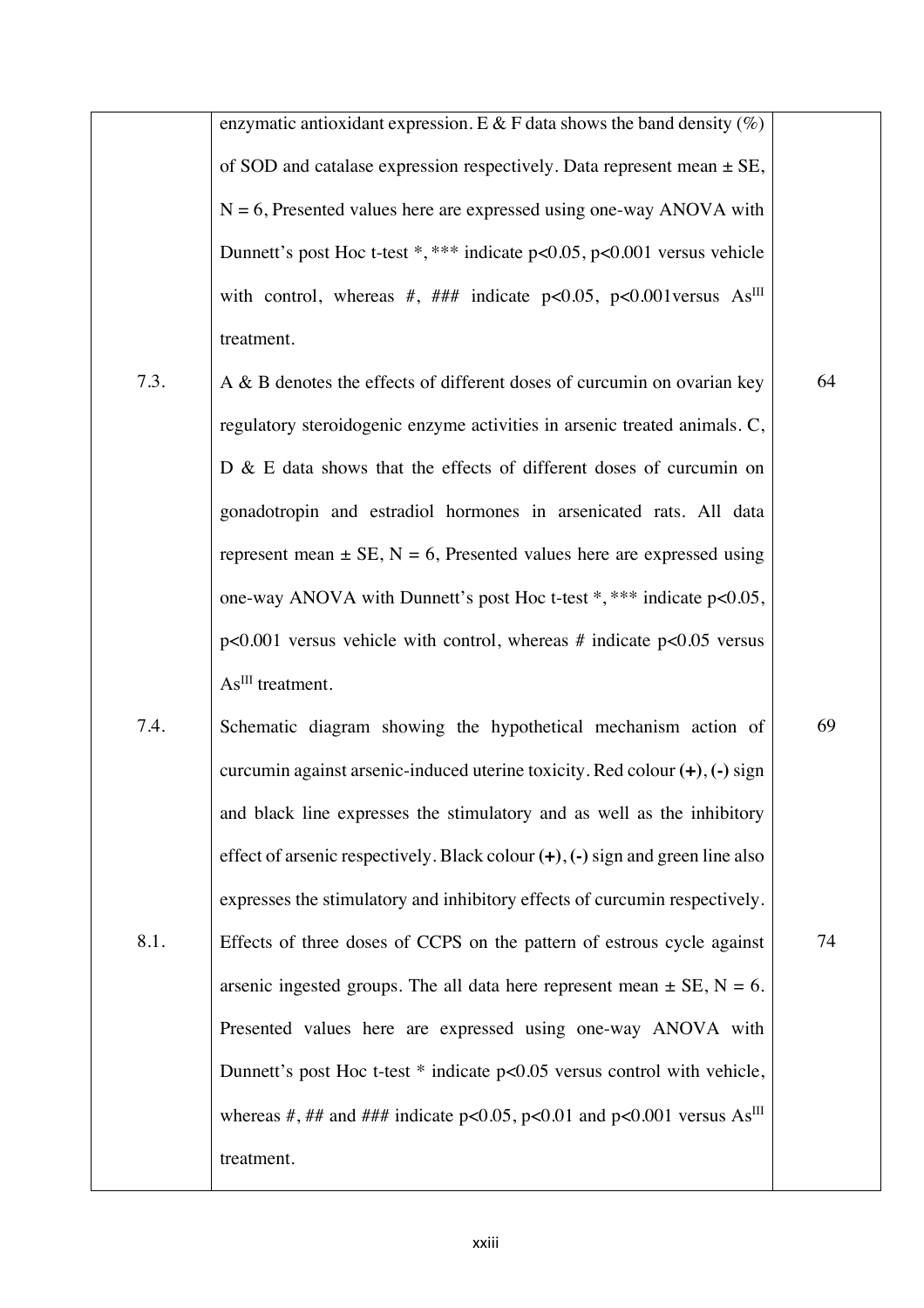| 8.2. | The spectrophotometry $(A \& B)$ data showing the effects of three doses                  | 76 |
|------|-------------------------------------------------------------------------------------------|----|
|      | of CCPS on uterine endogenous enzymes antioxidant (SOD & catalase)                        |    |
|      | activities. Electrozymogram $(C & D)$ images showing the effects of                       |    |
|      | different doses of CCPS on uterine endogenous enzymes antioxidant                         |    |
|      | expression. E & F data shows the band density $(\%)$ of SOD and catalase                  |    |
|      | respectively. Here, data represent mean $\pm$ SE, N = 6, Presented values                 |    |
|      | here are expressed using one-way ANOVA with Dunnett's post Hoc t-test                     |    |
|      | *,*** indicates p<0.05, p<0.001 versus the control with vehicle, whereas                  |    |
|      | #, ##, ### indicates, $p<0.05$ , $p<0.01$ , $p<0.001$ versus As <sup>III</sup> treatment. |    |
| 8.3. | A & B denotes the effects of three doses of CCPS on ovarian key                           | 77 |
|      | regulatory steroidogenic enzyme activity. C, $D \& E$ data shows that                     |    |
|      | effects on gonadotrophin and estradiol hormones. Data are represent mean                  |    |
|      | $\pm$ SE, N = 6, Presented values here are expressed using one-way ANOVA                  |    |
|      | with Dunnett's post Hoc t-test *,****** indicate $p<0.05$ , $p<0.01$ , $p<0.001$          |    |
|      | versus the vehicle with control, whereas $\# \# \# \#$ indicate $p < 0.01$ , $p < 0.001$  |    |
|      | versus As <sup>III</sup> .                                                                |    |
| 8.4. | Schematic figure showing the hypothetical mechanism of action of CCPS                     | 81 |
|      | against arsenic induced uterine toxicity. Red colour $(+)$ and $(-)$ sign                 |    |
|      | expresses stimulatory and inhibitory effect of arsenic respectively. Black                |    |
|      | colour $(+)$ and $(-)$ sign expresses the stimulatory and also the inhibitory             |    |
|      | effect of CCPS respectively.                                                              |    |
| 9.1. | Protective effects of curcumin and CCPS on the pattern of estrous cycle                   | 88 |
|      | against arsenic ingested different group of rats. Bar diagram represent                   |    |
|      | mean $\pm$ SE, N = 6. Presented values here are expressed using one-way                   |    |
|      | ANOVA with Dunnett's post Hoc t-test $*$ indicate $p<0.05$ versus the                     |    |
|      |                                                                                           |    |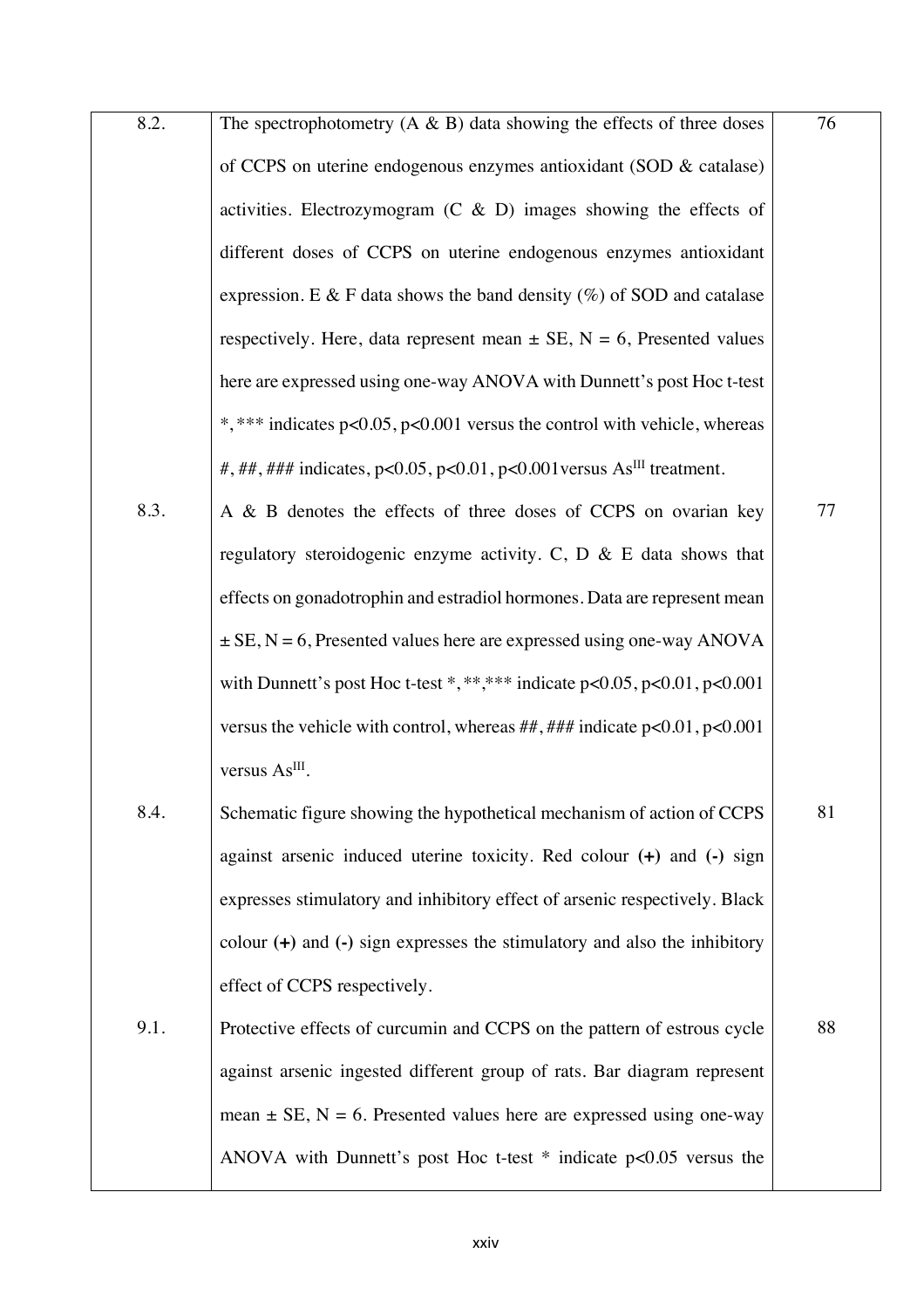control with vehicle, whereas # and ## indicate  $p<0.05$ ,  $p<0.01$  versus As<sup>III</sup> treatment.

- 9.2. Protective effects of curcumin and CCPS on MDA and CD in uterine tissue against the arsenic challenged rats. Bar diagram represent mean ±  $SE$ ,  $N = 6$ . Presented values here are expressed using one-way ANOVA with Dunnett's post Hoc t-test \*\*,\*\*\* indicate p<0.01 and p<0.001 versus the control with vehicle, whereas  $#$  and  $##$  indicate p<0.05, and p<0.001 versus As<sup>III</sup> treatment.
- 9.3. (A, B & C) Spectrophotometric analysis showed the protective effects of curcumin and CCPS on uterine endogenous antioxidant enzymes activities against arsenic ingested different group of rats. Electrozymogram showed the protective effects of curcumin and CCPS on uterine expression of antioxidant enzymes. Table showing: (D) Band density (%) of SOD, catalase and PX respectively. Bar diagram represent mean  $\pm$  SE, N = 6. Presented values here are expressed using one-way ANOVA with Dunnett's post Hoc t-test \*, \*\*\* indicate p<0.05 and p<0.001 versus the control with vehicle, whereas # and ### indicate  $p<0.05$  and  $p<0.001$  versus As<sup>III</sup> treatment.
- 9.4. (A) Spectrophotometric measurement showed the protective effects of curcumin and CCPS on uterine tissue necrosis level (LDH) against arsenic ingested different group of rats. (B) Electrozymogram showed that the protective effects of curcumin and CCPS on uterine tissue necrosis activity (LDH). Figure showing: (C) Band density (%) of serum LDH status. Data represent mean  $\pm$  SE, N = 6. Presented values here are expressed using one-way ANOVA with Dunnett's post Hoc t-test \*,\*\*,

91

89

90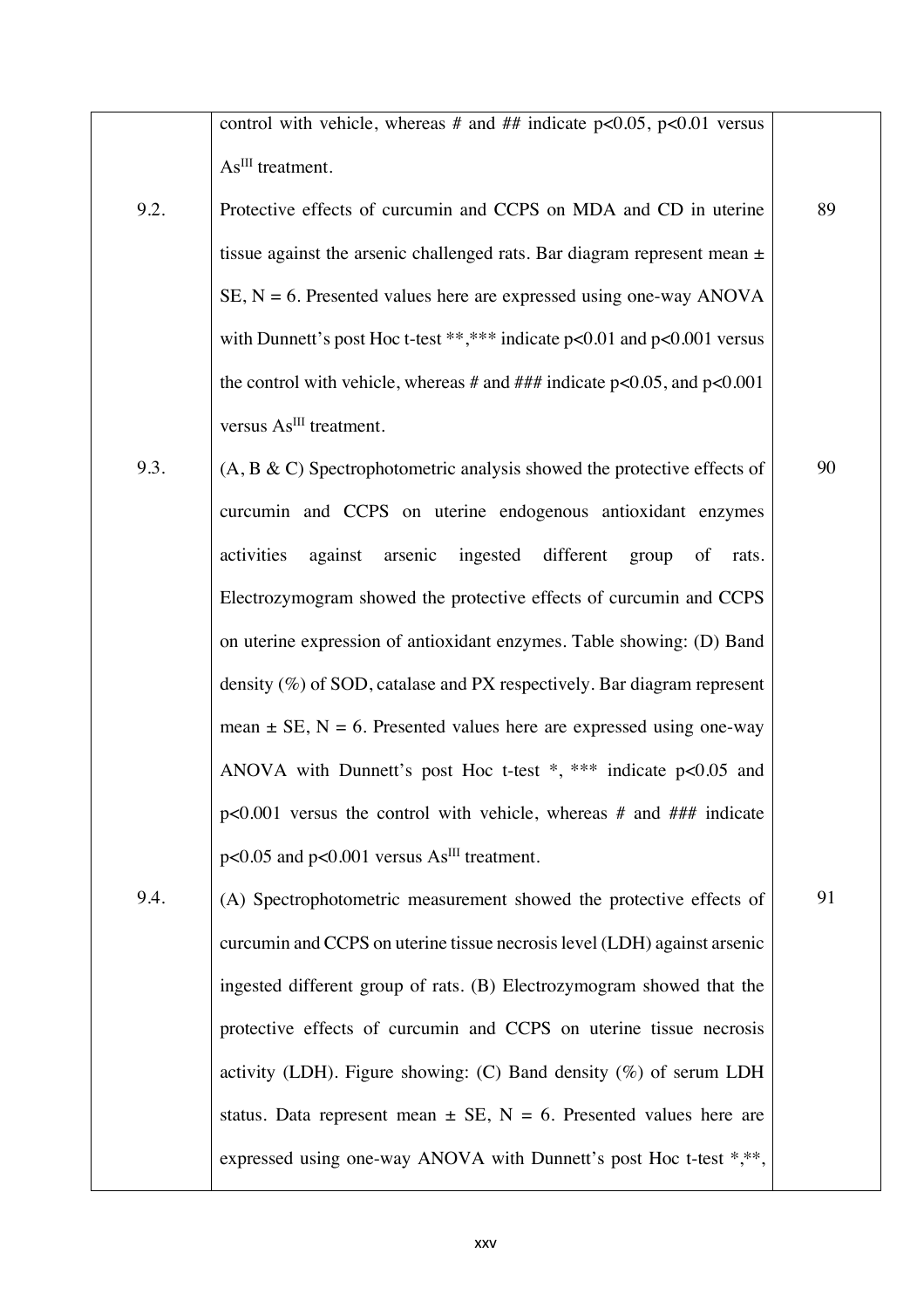|      | *** indicate $p<0.05$ , $p<0.01$ and $p<0.001$ versus the control with vehicle,                                                        |    |
|------|----------------------------------------------------------------------------------------------------------------------------------------|----|
|      | whereas ##, ### indicate p<0.01 and p<0.001 versus $As^{III}$ treatment.                                                               |    |
| 9.5. | (A & B) Protective effects of curcumin and CCPS on uterine DNA                                                                         | 92 |
|      | damages against arsenic ingested different group of rats. Uterine DNA                                                                  |    |
|      | was evaluated by image J software. Figure B is showing the effect of                                                                   |    |
|      | curcumin and CCPS on DNA comet in uterine cells. Lane distribution;                                                                    |    |
|      | Lane B indicate control with vehicle; Lane B as $AsIII$ ; Lane B as Cur; Lane                                                          |    |
|      | $B_4$ as As <sup>III</sup> + Cur; Lane B <sub>3</sub> as CCPS; Lane B <sub>6</sub> as As <sup>III</sup> + CCPS; Lane B <sub>7</sub> as |    |
|      | $AsIII + Cur + CCPS.$                                                                                                                  |    |
| 9.6. | (A, B and C) Protective effects of curcumin and CCPS on serum vitamins                                                                 | 93 |
|      | and Hcy levels against arsenic ingested rats. Data represent mean $\pm$ SE, N                                                          |    |
|      | $= 6$ . Presented values here are expressed using one-way ANOVA with                                                                   |    |
|      | Dunnett's post Hoc t-test *,**,*** indicates $p<0.05$ , $p<0.01$ and $p<0.001$                                                         |    |
|      | versus the control with vehicle, whereas $#$ , $#$ and $#$ $#$ indicate p<0.05,                                                        |    |
|      | $p<0.01$ , $p<0.001$ versus $As$ <sup>III</sup> treatment.                                                                             |    |
| 9.7. | (A & B) Protective effects of curcumin and CCPS on ovarian                                                                             | 94 |
|      | steroidogenesis and gonadotrophins against arsenic ingested different                                                                  |    |
|      | group of rats. Data represent mean $\pm$ SE, N = 6. Presented values here are                                                          |    |
|      | expressed using one-way ANOVA with Dunnett's post Hoc t-test *, **,                                                                    |    |
|      | *** indicate p<0.05, p<0.01 and p<0.001 versus the control with vehicle,                                                               |    |
|      | whereas #, ##, ### indicate p<0.05, p<0.01 and p<0.001 versus $As^{III}$                                                               |    |
|      | treatment.                                                                                                                             |    |
| 9.8. | (A, B, C & D) Protective effects of curcumin and CCPS on pro-                                                                          | 95 |
|      | inflammatory markers against arsenic challenged group. All data                                                                        |    |
|      | represent mean $\pm$ SE, N = 6. Presented values here are expressed using                                                              |    |
|      |                                                                                                                                        |    |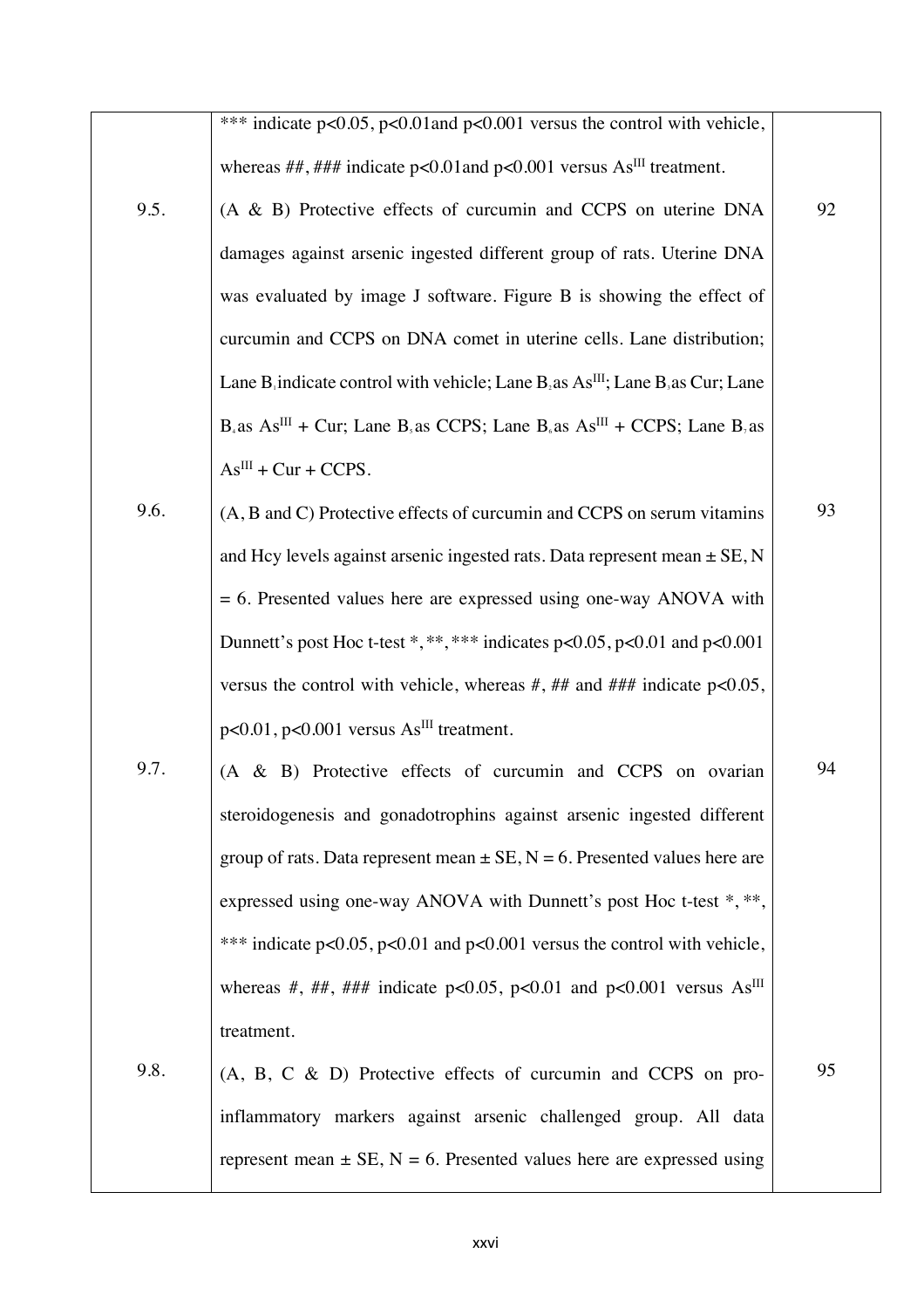|              | one-way ANOVA with Dunnett's post Hoc t-test *, **, *** indicate                |     |
|--------------|---------------------------------------------------------------------------------|-----|
|              | $p<0.05$ , $p<0.01$ and $p<0.001$ versus the control with vehicle, whereas #,   |     |
|              | ## ### indicate p<0.05, p<0.01 and p<0.001 versus $As^{III}$ treatment.         |     |
| 9.9A and 9B. | Represent the protective effects of curcumin and CCPS in uterine and            | 96  |
|              | ovarian cell morphology against arsenic ingested different group of rats.       |     |
|              | Fig. 9A shows the uterine cell morphology. Here PM, MM EM denotes               |     |
|              | Perimetrium, Myometrium and Endometrium of the uterine layers and SG            |     |
|              | denotes the secretary glands. Arsenic treatment rats degenerates these          |     |
|              | layers but CCPS treatment rat recovered the three uterine layers. Fig. 9B       |     |
|              | shows the ovarian cell morphology. Here, AF denotes the atretic follicle.       |     |
|              | Numbers of atretic follicles here increased in arsenicated group.               |     |
| 9.10.        | Schematic scheme represent the hypothetical mechanism of curcumin and           | 103 |
|              | CCPS alone or combination action against arsenic caused uterine toxicity.       |     |
|              | Black colour $(+)$ , $(-)$ sign and green line indicate stimulatory and         |     |
|              | inhibitory effects of arsenic respectively. Black colour $(+)$ , $(-)$ sign and |     |
|              | black line indicates stimulatory and inhibitory effects of curcumin and         |     |
|              | CCPS respectively.                                                              |     |
| 10.1.        | Represents the curative effects of CCPS on estrous cycle patterns. Scale        | 110 |
|              | bar in the cytological assessment is represented at 50 mm.                      |     |
| 10.2A.       | Represents the curative effect of CCPS in arsenicated rats on liver             | 111 |
|              | markers. These data were expressed as means $\pm$ SE, N=6 using one way         |     |
|              | ANOVA in association with Dunnett's post Hoc t-test. Significant                |     |
|              | variations of data were expressed at *p<0.05, and ***p<0.001 control            |     |
|              | group with vehicle and at $\#p<0.05$ , and $\# \# \#p<0.001$ with the arsenic   |     |
|              | challenged group.                                                               |     |
|              |                                                                                 |     |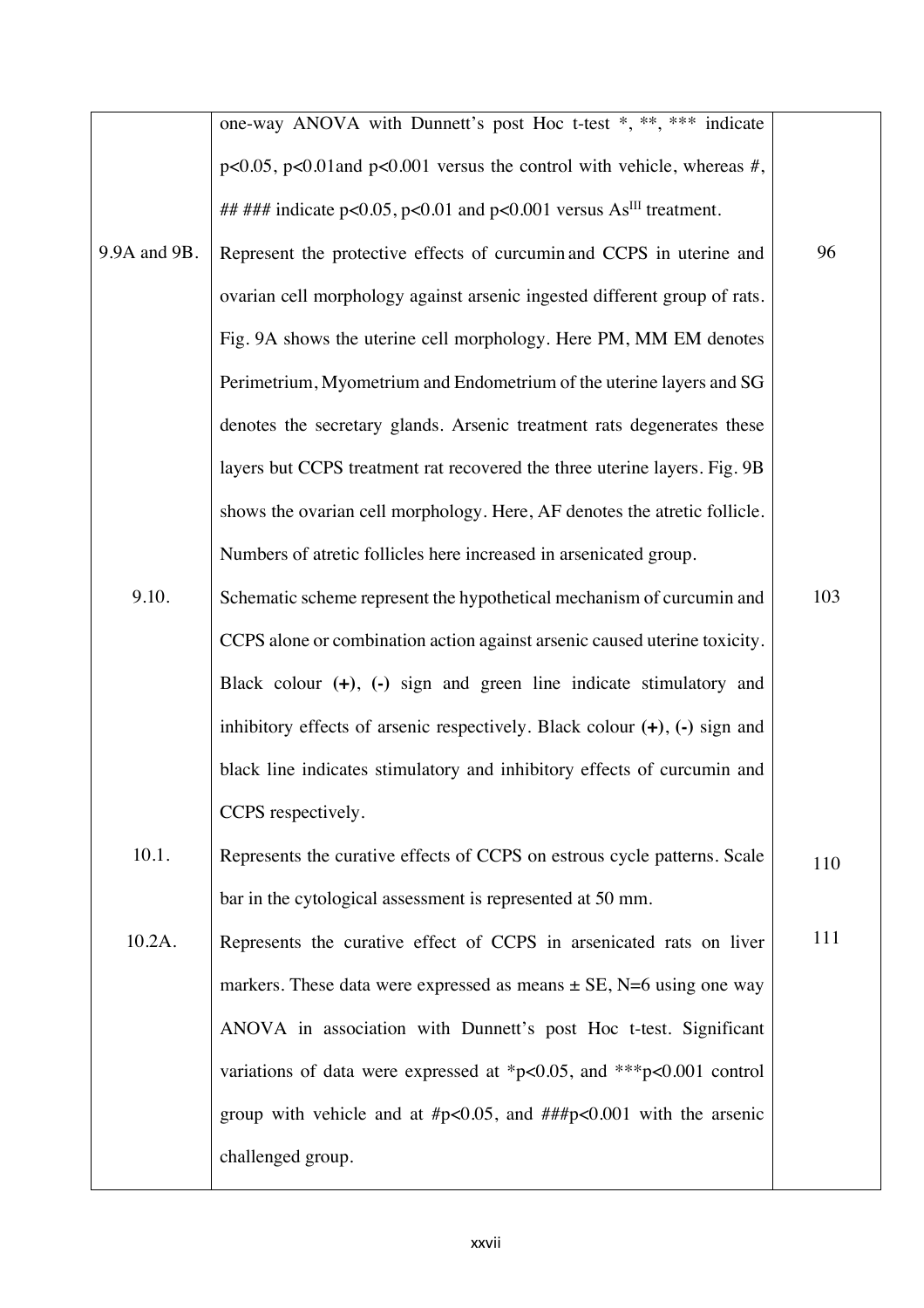10.2B. Represents the curative effect of CCPS in arsenicated rats on the lipid profiles. These deta were represented as means  $\pm$  SE, N=6 using one way ANOVA in association with Dunnett's post Hoc t-test. Significant variations of data were expressed at \*p<0.05, \*\*p<0.01 and \*\*\*p<0.001 control group with vehicle and at  $\# \sharp p < 0.01$ , and  $\# \sharp \sharp p < 0.001$  with the arsenic challenged group. 112

113

- 10.3. Represents the curative effects of CCPS on the uterine and ovarian oxidative stress markers against arsenic-treated rats by spectrophotometric evaluation. These results were represented as mean  $\pm$ SE, N=6 using one way ANOVA in association with Dunnett's post Hoc t-test. Significant variations of data were expressed at \*p<0.05, \*\*p<0.01 and \*\*\*p<0.001 when control group with vehicle and at  $\#p<0.05$ , ##p<0.01 and ###p<0.001 with the arsenic challenged group.
- 10.4A 10.4B. Represents the curative effects of CCPS on the uterine and ovarian antioxidant enzymes activity against arsenic-treated rats when evaluated spectrophotometrically. These results were represented as means  $\pm$  SE, N=6 using one way ANOVA in association with Dunnett's post Hoc ttest. Significant variations of data were expressed at the level of \*p<0.05, \*\*p<0.01 and \*\*\*p<0.001 when compared control with vehicle group and #p<0.05, and ###p<0.001 when compared with arsenic challenged group. CCPS showed a remedial effect on uterine and ovarian antioxidant enzymes (SOD, catalase and GPx) activities against arsenic treated rats. These results were represented as mean  $\pm$  SE, N=6 using one way ANOVA in association with Dunnett's post Hoc t-test. Significant variations of data were expressed at the level of \*p<0.05, and \*\*\*p<0.001 114 115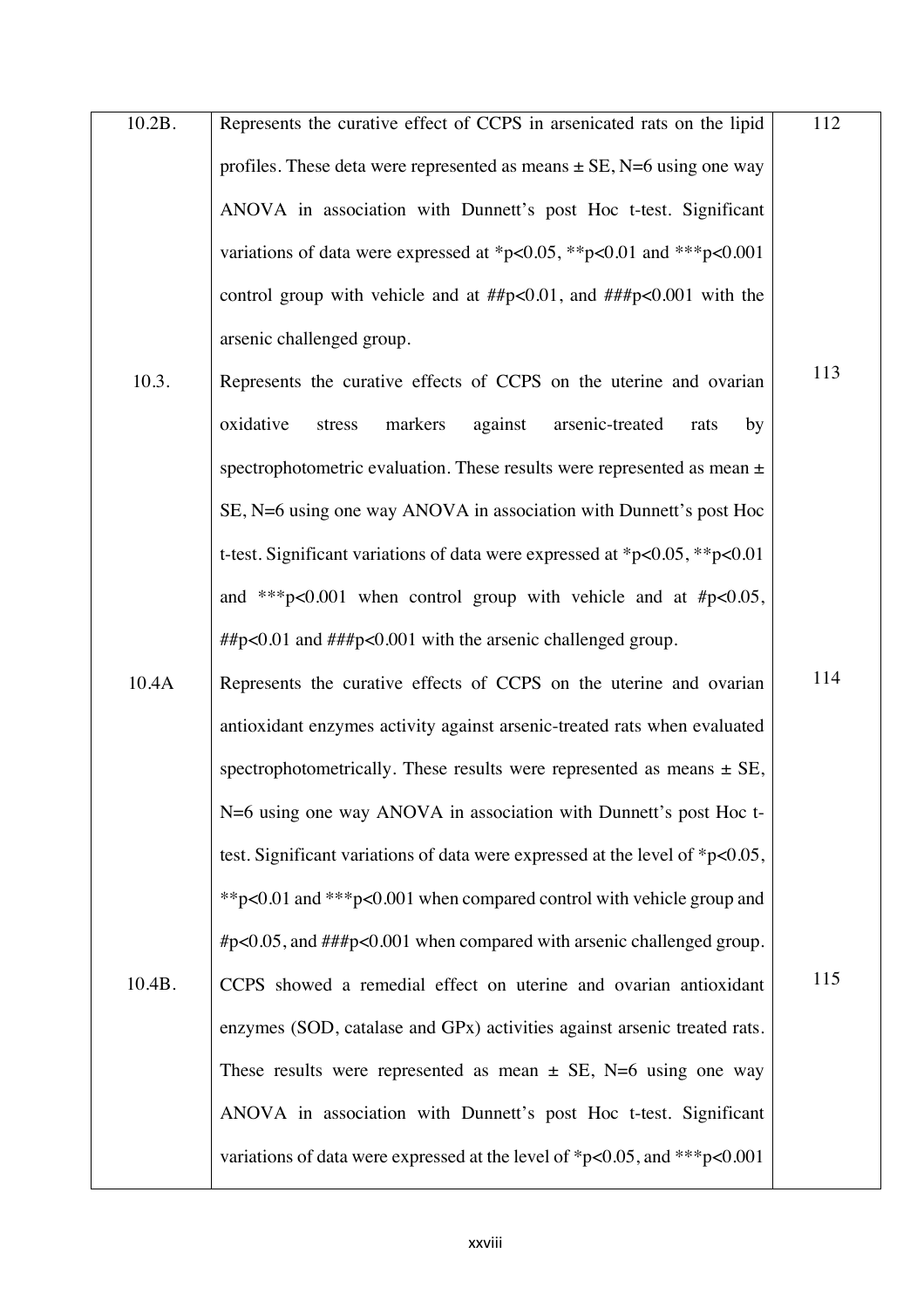|       | when compared control group with vehicle whereas at $\#p<0.05$ , and          |     |
|-------|-------------------------------------------------------------------------------|-----|
|       | ###p<0.001 with arsenic challenged group.                                     |     |
| 10.5. | Spectrophotometric analysis denoted that CCPS improved the LDH status         | 116 |
|       | (5A) in arsenic treated rats. Zymographic data also focused that CCPS         |     |
|       | restored the serum LDH towards normalcy (5B). Data here represented as        |     |
|       | mean $\pm$ SE, N=6 using one way ANOVA in association with Dunnett's          |     |
|       | post Hoc t-test. Significant variations of data were expressed at the level   |     |
|       | of *p<0.05 and ***p<0.001 compared control group with vehicle and at          |     |
|       | ###p<0.001 with the arsenic challenged group.                                 |     |
| 10.6. | Represents the remedial effect of CCPS on circulating level of vitamins       | 117 |
|       | and Hcy in arsenic-treated rats. These results were represented as mean $\pm$ |     |
|       | SE, N=6 using one way ANOVA in association with Dunnett's post Hoc            |     |
|       | t-test. Significant variations of data were expressed at **p<0.01 and         |     |
|       | *** p<0.001 which compared the control with vehicle and at ###p<0.001         |     |
|       | with arsenic challenged group.                                                |     |
| 10.7. | Represents the corrective effects of CCPS on the hormonal level, ovarian      | 118 |
|       | steroidogenic key enzymatic activities, and the uterine Esr-1 in              |     |
|       | arsenicated rats. These results were represented as mean $\pm$ SE, N=6 using  |     |
|       | one way ANOVA in association with Dunnett's post Hoc t-test.                  |     |
|       | Significant variations of data were expressed at *p<0.05, and ***p<0.001      |     |
|       | level, compared the control with vehicle and at $\#p<0.05$ , $\#p<0.01$ and   |     |
|       | ###p<0.001 with arsenic challenged group.                                     |     |
| 10.8. | Shows the therapeutic efficacy curative of CCPS on the status                 | 119 |
|       | inflammatory markers against arsenication in rats. These results were         |     |
|       | represented as mean $\pm$ SE, N=6 using one way ANOVA in association          |     |
|       |                                                                               |     |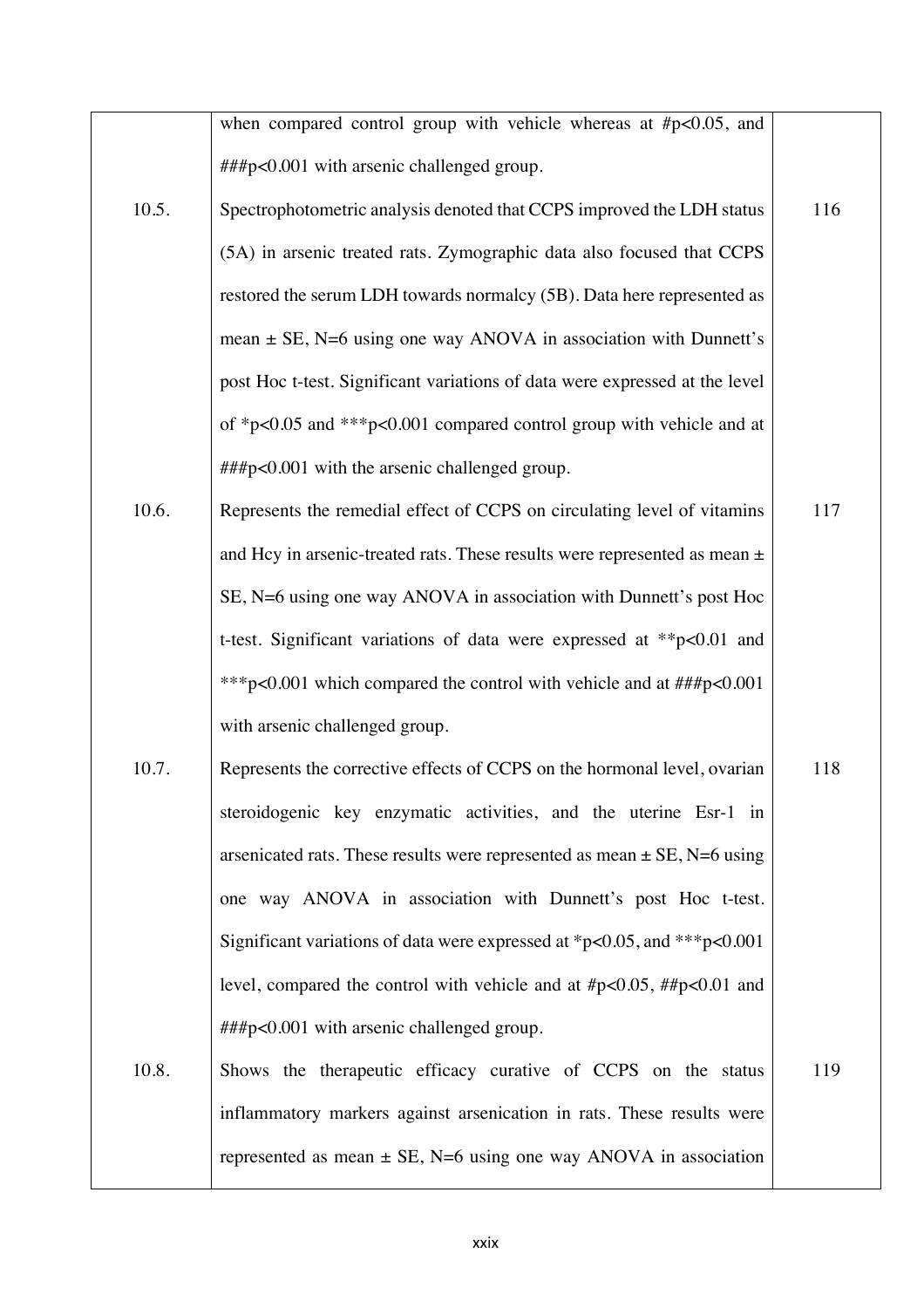|        | with Dunnett's post Hoc t-test. Significant variations of data were              |     |
|--------|----------------------------------------------------------------------------------|-----|
|        | expressed at the level of ***p<0.001 compared the control with vehicle           |     |
|        | and $\#p<0.05$ , $\#p<0.01$ and $\# \# p<0.001$ with arsenic challenged group.   |     |
| 10.9.  | The revival mode CCPS action successfully improved the apoptotic                 | 120 |
|        | protein expression on arsenic- affected rats. These results were                 |     |
|        | represented as mean $\pm$ SE, N=6 using one way ANOVA in association             |     |
|        | with Dunnett's post Hoc t-test. Significant variations of data were              |     |
|        | expressed at the level of *p<0.05, **p<0.01 and ***p<0.001 compared              |     |
|        | the control with vehicle and at #p<0.05, ##p<0.01, and ###p<0.001 with           |     |
|        | arsenic challenged group.                                                        |     |
| 10.10. | The curative mode of CCPS successfully recovered the gene expression             | 121 |
|        | in the arsenic- affected rats. These results were represented as mean $\pm$ SE,  |     |
|        | N=6 using one way ANOVA in association with Dunnett's post Hoc t-                |     |
|        | test. Significant variations of data were expressed at the level of $*_{p<0.05}$ |     |
|        | and ***p<0.001 compared control group with vehicle and at $\#p<0.05$ ,           |     |
|        | $\# \mu$ = 0.01, and $\# \# \mu$ = 0.001 with the arsenic challenged group.      |     |
| 10.11. | Represents the therapeutic potential of CCPS on the sex organs histo             | 122 |
|        | morphology in arsenic-ingested rats. Uterine cell morphology revealed            |     |
|        | the loss of uterine layers (PM- Perimetrium, MM- Myometrium and, EM-             |     |
|        | Endometrium) along with the loss of secretary glands (SG). Dietary               |     |
|        | CCPS played a crucial role in rejuvating the uterine layers along with the       |     |
|        | secretory glands. In ovarian cell morphology showed that, the numbers of         |     |
|        | atretic follicles were increased following arsenication. CCPS treatment          |     |
|        | diminished the numbers of ovarian follicular artesia at a considerable           |     |
|        | level.                                                                           |     |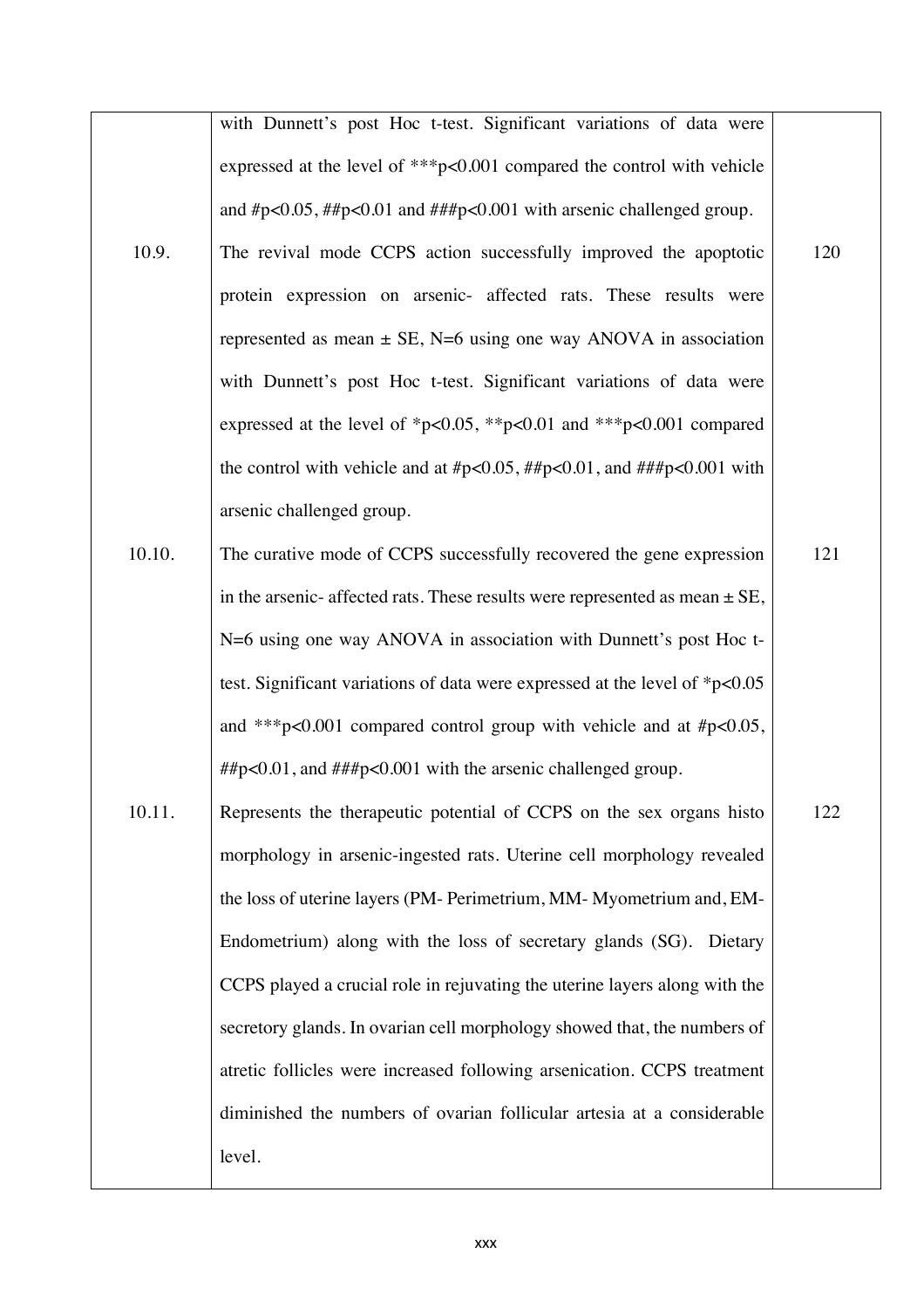| 10.12. | CCPS successfully alleviates the arsenic affected female infertility status.  | 123 |
|--------|-------------------------------------------------------------------------------|-----|
|        | CCPS also improved pregnancy outcome. These results were represented          |     |
|        | as mean $\pm$ SE, N=6 using one way ANOVA in association with Dunnett's       |     |
|        | post Hoc t-test. Significant variations of data were expressed at the level   |     |
|        | of *p<0.05 and ***p<0.001 compared control group with vehicle and at          |     |
|        | #p<0.05 and ###p<0.001 with the arsenic challenged group.                     |     |
| 10.13. | Represents mechanism of actions of CCPS against arsenic mediated              | 130 |
|        | female repro-toxicity. Here, $(+)$ sign indicate the stimulatory effect $(-)$ |     |
|        | sign also indicate inhibitory effect.                                         |     |
| 11.1.  | Represents the solubility of curcumin and encapsulated chitosan               | 132 |
|        | nanoparticles (ECNPs).                                                        |     |
| 11.2.  | Represents the FTIR spectrum of (a) curcumin, (b) chitosan, and $(c)$         | 133 |
|        | ECNPs.                                                                        |     |
| 11.3.  | Represents the size characterization of the ECNPs using TEM studies.          | 133 |
| 11.4.  | Analysis of (a) curcumin, (b) chitosan and (c) ECNPs using the help of        | 134 |
|        | X-ray diffraction spectroscopic.                                              |     |
| 12.1.  | Effect of different doses of ECNPs on the pattern of estrous cycle against    | 142 |
|        | arsenicated mediated different group of rats. Data represent mean $\pm$ SE,   |     |
|        | $N = 6$ . Presented values here are expressed using one way ANOVA in          |     |
|        | association with Dunnett's post Hoc t-test. $*$ indicates $p<0.05$ versus the |     |
|        | control with vehicle group, whereas # and ## indicate $p<0.05$ and $p<0.01$   |     |
|        | versus As <sup>III</sup> treatment.                                           |     |
| 12.2.  | The spectrophotometric $(A \& B)$ data showing the effects of different       | 144 |
|        | doses of ECNPs on uterine endogenous antioxidant enzymes activities.          |     |
|        | Electrozymogram $(C & D)$ images showing the effects of different doses       |     |